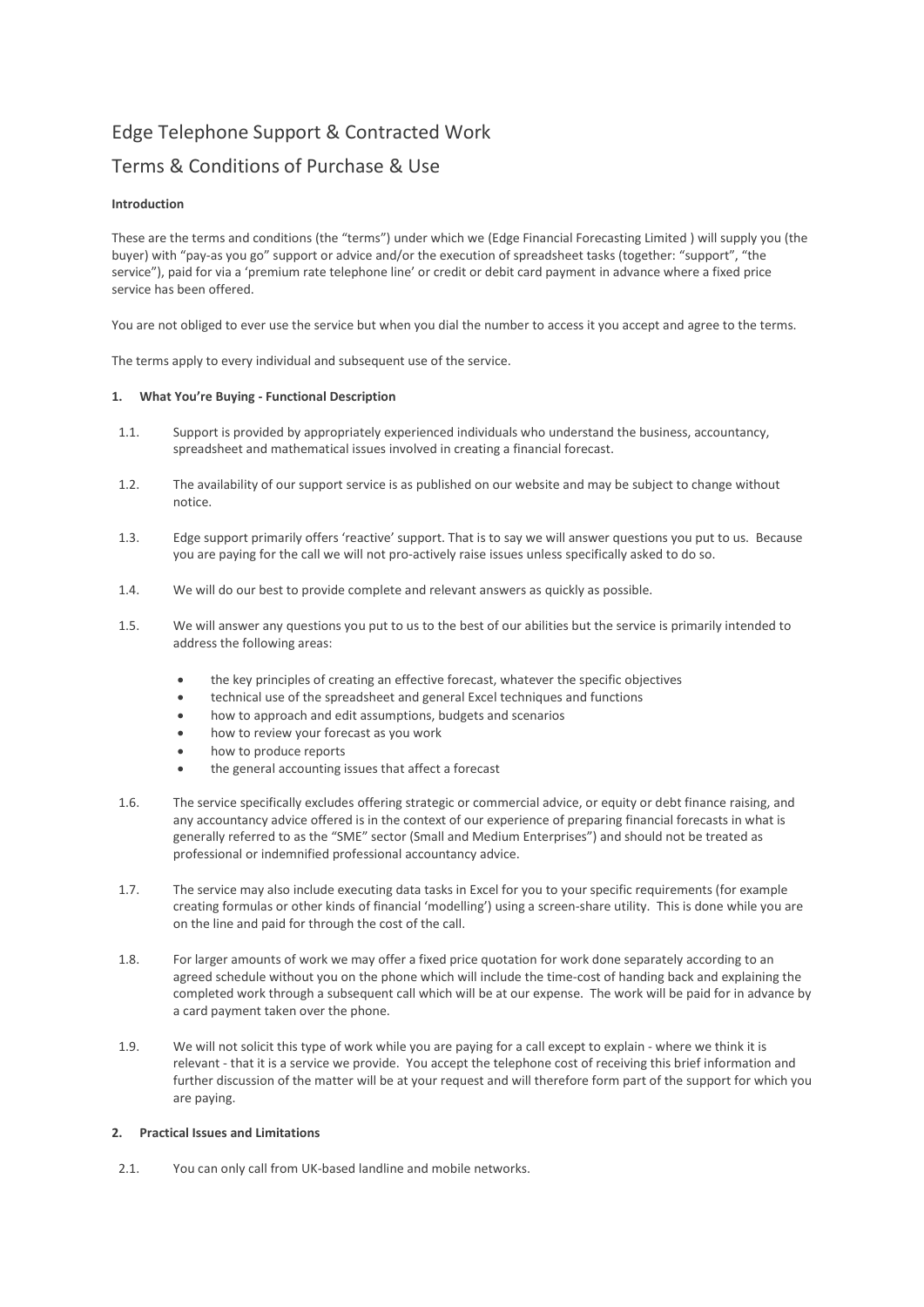- 2.2. To offer support in the most efficient way we may either ask to share your screen or ask you to share ours, both of which can be achieved easily through a range of free screen-share utilities. We have a number of wellestablished practices to help us achieve this. You are not obliged to do this but you accept that not doing so may constrain the quality of help and advice we can give (and possibly take longer) and you accept the cost of the time it may take to explain and organise it as part of your support.
- 2.3. Our broadband connection is well-established and generally reliable and operates at effective speeds. However we cannot be responsible for any delays or additional telephone expense you may occasionally incur through reduction or interruption to our broadband connection.
- 2.4. The quality of our support service is also in part dependent on your broadband speed and we cannot be responsible for delays or additional telephone expense caused if you suffer slow or intermittent broadband or interruption to your broadband connection.
- 2.5. Our support staff do not necessarily hold any particular accountancy or other professional qualifications, and the advice they offer is not indemnified.
- 2.6. Individual support staff may from time to time consider a particular enquiry would be better handled by someone else on our staff and you accept the additional expense that may be incurred in respect of transferring it.
- 2.7. We don't guarantee to be able to answer every question put to us and we reserve the right to decline to offer an answer or opinion. We will only answer questions where we feel competent to do so.
- 2.8. Where we carry out work on your forecast during the course of a support call via screen-share it is your responsibility to ensure that the work meets your requirements at the time and you are responsible for the cost (through a further call) of any amendments that may subsequently be required.
- 2.9. The support service is generally available during the times posted at **www.edgestemplate.co.uk/support** and we will do our best to provide sufficient staff to meet the demand we have for it. However we do not guarantee that the service will be always be available at the advertised times or when it is, that we will always be able to respond immediately especially during periods of peak demand.
- 2.10. Because you are paying for the call we do not operate a call-queuing system and if we are not able to answer your call immediately you will hear a brief message asking you to hang up and call again later.
- 2.11. We do not offer an email support service.

## **3. The Contract**

# **In the Case of Telephone Support**

3.1. When you dial the published support line number this is your offer to us to buy the support service on the terms. We automatically accept your offer at this point and you will begin to incur costs. This forms a binding contract.

# **In the Case of Contracted Work**

- 3.2. During the course of a telephone support call we may provide a quotation to provide work on your spreadsheet (or occasionally other works) (the "works") according to a specification agreed by you and us verbally, for a fixed price paid in advance. When you agree to this quotation this is your offer to us to buy the works on the terms. When we take payment for the works a contract will be formed between you and us.
- 3.3. We reserve the right to require additional payment if the final specification of the works differs significantly from the original specification agreed. The works will not be delivered until such payment is received.
- 3.4. The terms are our entire contract between us and you. No previous statements or representations that we have made to you form part of the contract. This includes samples, advertising and other promotional or descriptive material.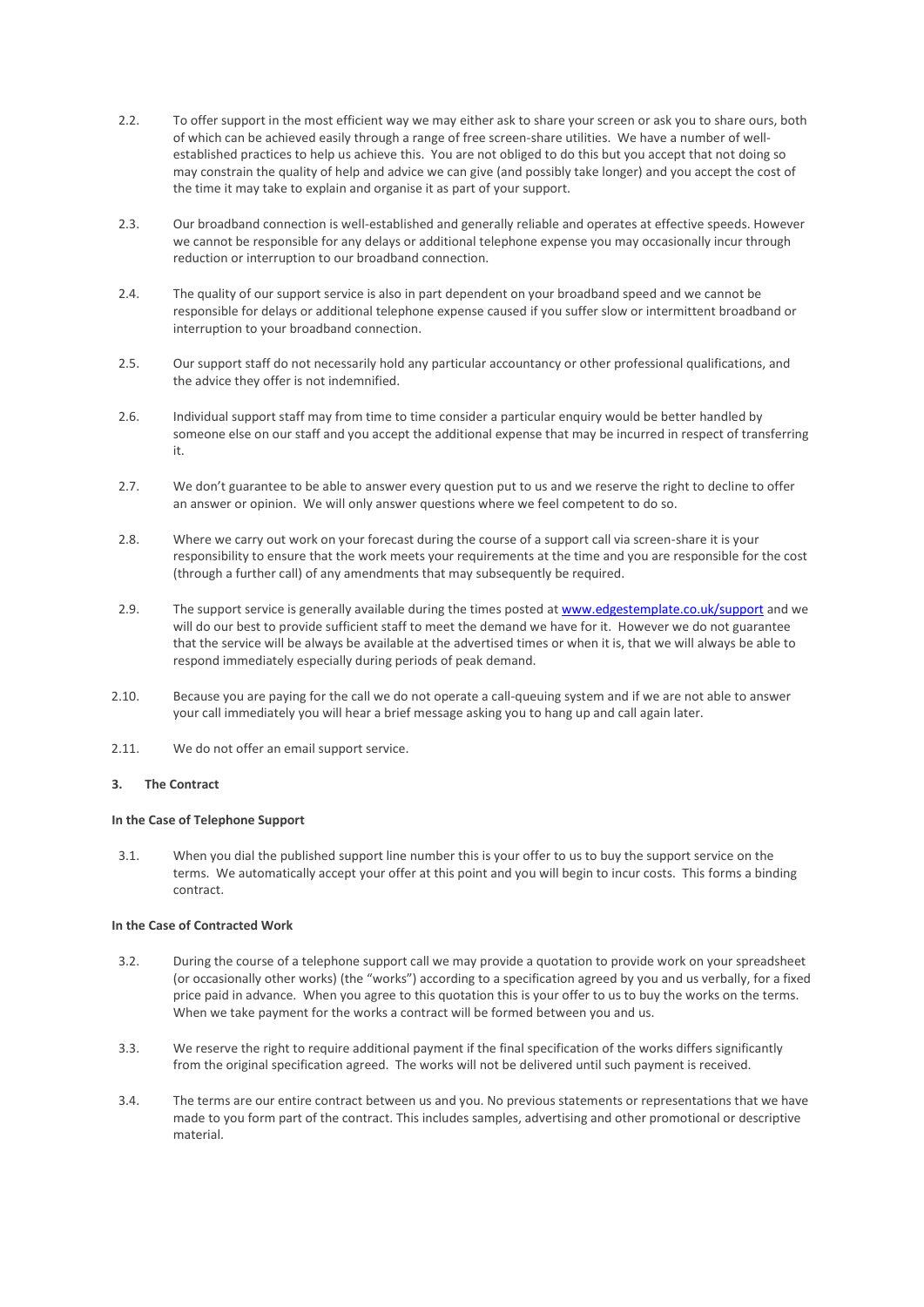3.5. If either you or us need to give the other a notice under the terms (the "notice"), the notice must be given properly to be effective. Clause 15 explains how to give a proper notice.

#### **4. Payment**

#### **In the Case of Telephone Support**

- 4.1. You will pay for the cost of the call from the point at which you hear a ringing tone. If all available support staff are busy, or the line is unmanned for any reason the minimum cost you will incur will be for the time it will take us to inform you that your call cannot be answered immediately and to instruct you to call again later, which will not exceed £0.20p plus vat (from a BT landline) unless your telephone provider charges you in whole minutes.
- 4.2. In any event you will be charged £1.19 plus VAT per minute (and pro-rata per second) from a BT landline. Other networks and mobiles may charge more and you should refer to their tariffs from more information on charges for calling premium rate numbers.

## **In the Case of Contracted Work**

- 4.3. You will pay the agreed price in advance by card with your details taken over the phone.
- 4.4. We do not store card or bank details.
- 4.5. We reserve the right to change our prices, and alter and remove any special offers from time to time. The premium call rate quoted incudes VAT. All prices quoted for contracted work exclude VAT which will apply at the current standard rate.
- 4.6. We reserve the right to charge you our costs, including, but not limited to, our administrative costs, legal expenses and court fees if any payment that you make to us fails and any costs are incurred by us in obtaining that payment. We will charge you interest at 3% per year above the Bank of England base rate from time to time from the due date until we receive all payment from you. This rate applies before or after any court judgment in our favour on the debt. The interest will be earned daily and you must pay the interest along with the overdue amount.

#### **5. Limit of Liability**

- 5.1. We take no responsibility for the integrity of any financial forecast that you produce with or without advice or support from us. We are not liable for any loss of profit, loss of business, loss of data, loss of contracts, loss of business use, loss of goodwill or loss of savings or any other consequential loss that results from unforeseen errors or failures however caused. In particular we shall not be liable for additional costs in respect of time taken to resolve issues with the template or any loss of potential finance that may result from errors or delays. Our total liability to you under the contract between you and us will not exceed the purchase price of any support you have received.
- 5.2. The terms do not limit our liability for death, personal injury caused by our negligence, fraud, breach of the terms implied by section 12 of the Sale of Goods Act 1979, defective products under the Consumer Protection Act 1987, or any other matter that the law says we can't exclude.
- 5.3. Neither you nor us will be liable to the other for failure or delay in carrying out the terms that is caused by an event beyond our reasonable control, which we could not have foreseen or which was unavoidable. This includes industrial disputes, energy or transport failures, acts of God, war, terrorism, civil unrest, explosions, mechanical breakdown, natural disasters, malicious damage, or default of suppliers or sub-contractors.

#### **6. Risk**

6.1. Risk in any work done passes to you on delivery. If any part of the work is lost, destroyed or damaged after risk has passed to you, we shall redo the work subject to you paying the cost involved which will be at our normal rates.